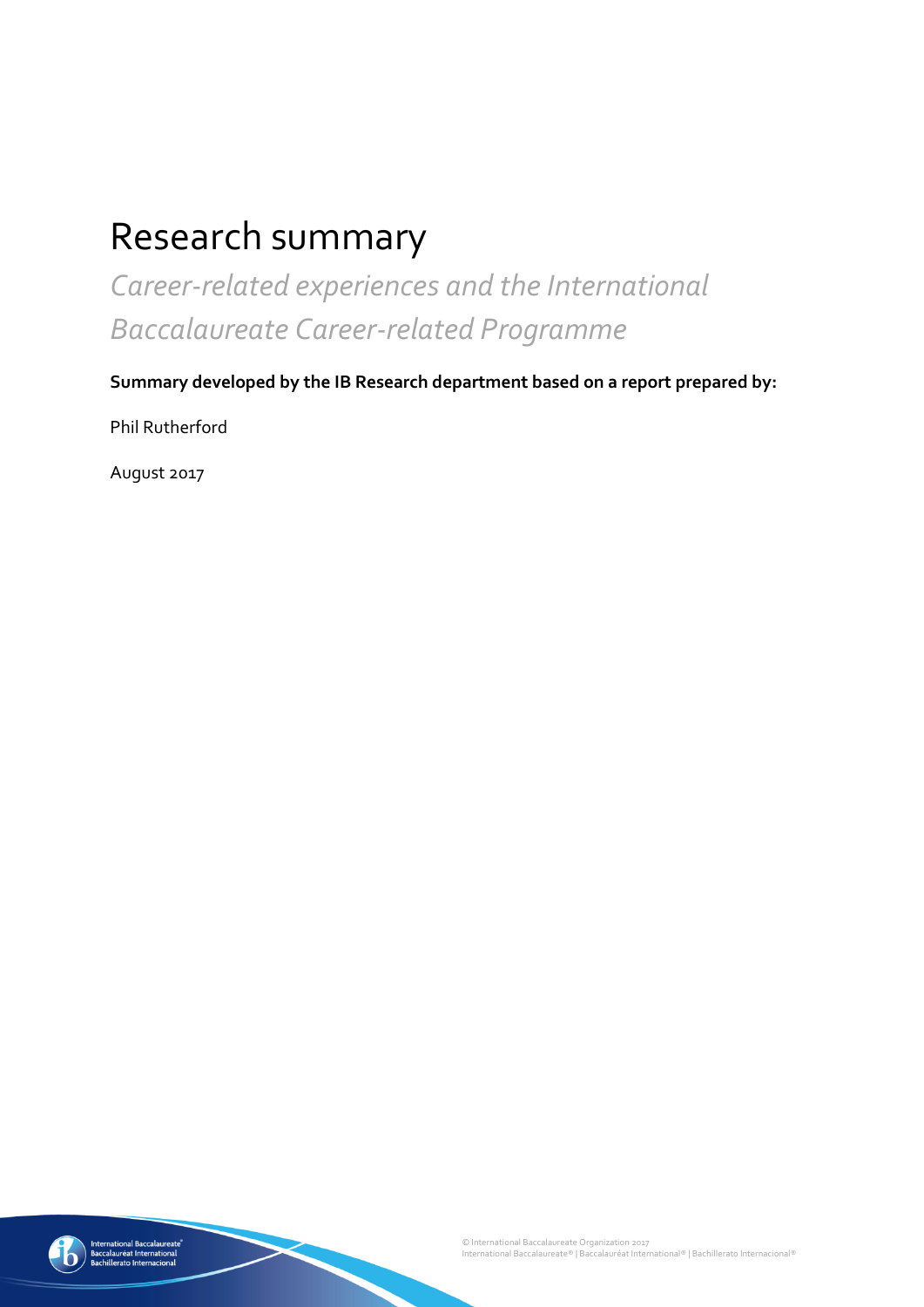# Background

The International Baccalaureate (IB) Career-related Programme (CP) incorporates academic and career-related studies, providing opportunities for students to make the transition to the workplace, undertake an apprenticeship, continue education in their chosen field or move into higher education. Undertaken in the final two years of secondary school, "career-related experiences" are designed to enable students to make informed decisions concerning their future, and to identify which pathway best suits their career aspirations. Career-related experiences offer students practical experience in the field of their professional interest. Some examples of career-related experiences include, but are not limited to, internships, apprenticeships, work placement, paid or voluntary work.

# **Methods**

This study involved two components: an online survey on career-related experiences at schools offering the CP, and a literature review of the career-related experiences of senior secondary students in select countries. The survey aimed to elucidate the experiences of schools offering the CP, including models of implementation of career-related experiences, benefits and limitations, teacher perceptions, and students' educational and career pathways after graduation. Of the 142 surveys sent to schools offering the CP, about two-thirds of responses came from the United States, followed by the United Kingdom and the United Arab Emirates, with small numbers of responses from other countries across the world.

The aim of the literature review was to explore how career-related experiences are conducted in different national contexts in order to understand what benefits students derive from them and to identify effective implementation practices. The countries studied were Australia, India, Norway, Spain, the United Kingdom and the United States.

This summary offers selected findings from these two major research activities and includes an appendix that highlights similarities and differences among career-related experiences across the six countries.

# **Findings**

### Survey on career-related experiences in the CP

### General findings

Of the schools that responded, 89.6% stated that they undertook some form of career-related experience, while only 10.4% reported that they did not. The main reason cited for not undertaking career-related experiences was a lack of time in the school calendar (57.1%), followed by a lack of funding (28.6%) and a lack of student interest or lack of suitable employers  $(14.3\%)$ .

### Implementing career-related experiences

One of the questions in the survey asked respondents to select one or more statement(s) to describe how career-related experiences are arranged in their schools. An almost equal number of respondents stated that either the school or the students identify employers and request a work placement to undertake career-related experiences (65.5% and 63.8% respectively). A

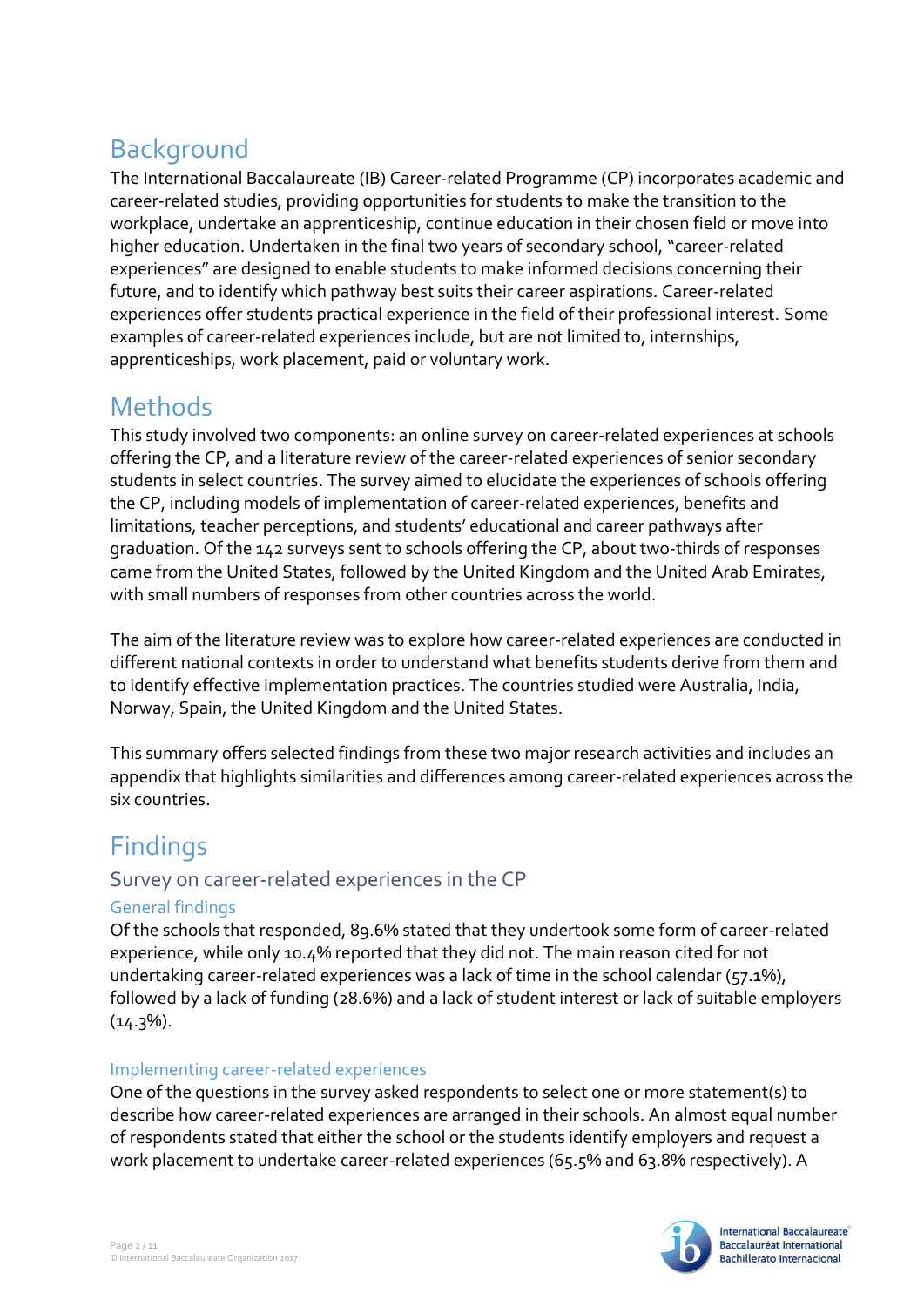quarter of responses (25.4%) revealed that either an employer offers a work placement or such placements are arranged by an external agency.

Internships and voluntary work (53.5% and 63. 9% respectively) were offered as the most popular form of experiences undertaken by CP students. Job shadowing was the next most common form (41.4%), and part-time work and work-based projects received a similar portion of responses (34.5% and 31% respectively). Additionally, summer placement and school-based apprenticeships received a similar share of responses (24.1% and 20.7% respectively), while work placement was identified by less than 5% of respondents.

With regard to curriculum development, less than one-sixth of responses (15.4%) reveal a cooperative approach between schools and employers. A similar percentage (19.2%) stated that employers identify the skills and competencies students should be taught at school, while the same number suggest topics to be taught. Nearly three-quarters of responses reveal that the core CP curriculum contains the skills and competencies students require for their career-related experiences, while less than a third (30.8%) state that these are taught on the job by the employer. In many cases, there is a combination of in-school curriculum development and onthe-job training by employers.

Over 110 responses showed that assessment is almost equally divided between employers assessing students against guidelines provided by the school (29.6%), against their own guidelines (31.5%) or by teachers assessing students in the workplace (31.5%) or on their return to school (38.9%). Only a few responses (9.3%) revealed that assessments are conducted by an external agency or that students are not assessed at all (13%).

From responses to questions concerning the way in which career-related experiences are implemented, it appears that employers are not averse to assisting in the development of the school curriculum and assessment of student skills and competencies as they are applied on the job.

#### Career paths offered to CP students

A question in the survey offered the IB list of industries or job groupings from which respondents were asked to select the career paths offered to CP students. About two-thirds selected career paths from this list while the remainder identified other careers, which ranged from the military to accounting, sports, cybersecurity and culinary arts.

| Career path                                   | <b>Responses</b> | Percentage |
|-----------------------------------------------|------------------|------------|
| Agriculture, food and natural resources       | 6                | 10.4       |
| Architecture and construction                 | 8                | 13.8       |
| Arts, AV technology and communications        | 20               | 34.5       |
| <b>Business management and administration</b> | 24               | 41.4       |
| <b>Education and training</b>                 | 9                | 15.5       |
| <b>Finance</b>                                | 9                | 15.5       |
| Government and public administration          | 3                | 5.2        |
| <b>Health science</b>                         | 22               | 37.9       |
| <b>Hospitality and tourism</b>                | 16               | 27.6       |
| <b>Human services</b>                         |                  | 5.2        |

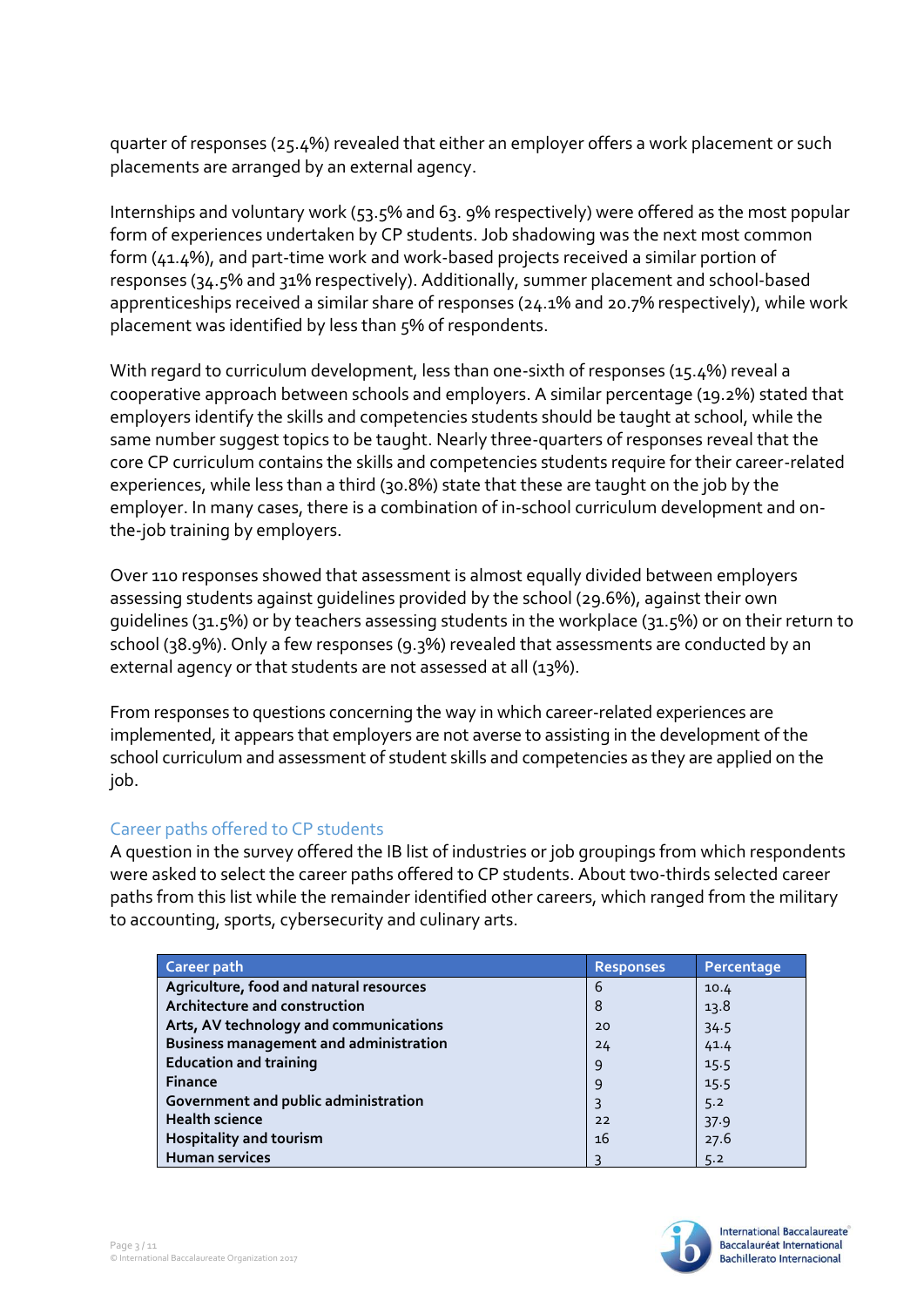| <b>Information technology</b>                    | 26             | 44.8 |
|--------------------------------------------------|----------------|------|
| Law, public safety, corrections and security     | 6              | 10.4 |
| Manufacturing                                    | $\overline{2}$ | 3.5  |
| <b>Marketing</b>                                 | 11             | 19.0 |
| Science, technology, engineering and mathematics | 27             | 46.6 |
| Transportation, distribution and logistics       |                | 5.2  |

*Table 1:* Career paths offered to CP students

When questioned about the motivation schools had for selecting these career paths, over twothirds of responses (70.2%) stated that it was to provide students with practical experience in the field "of their choice". Many also noted that the motivation was to provide a more "comprehensive CP" (57.9% of responses) and to meet the requirements of the curriculum (50.9%).

#### Benefits and challenges of implementing career-related experiences

In terms of what motivated students to undertake career-related experiences, over threequarters (77.6%) of respondents stated that these experiences enable students to explore potential pathways, gain practical experience in the workplace (70.7%) or develop skills that enable them to make a smooth transition into the labour market (69%). As one respondent noted:

*"[A career-related experience] increases student motivation and provides a depth of knowledge that will be hard to achieve in a classroom setting".*

Both schools and students saw career-related experiences as helpful for preparing students for the labour market, as one respondent noted.

*"[A career-related experience] builds confidence, helps students discover what their future career may be, helps students recognize what transferable skills they already have and need to build up, (and) gives them the more practical type of real-life learning they need."*

Certain respondents noted, however, that their CP curriculum covered career or professional fields for which there were limited or no work experience opportunities for students.

*"We also have limitations in what classes we offer. We only offer technology/ engineering and multimedia. Many students are interested in nursing and business, but we do not offer opportunities in these."*

#### Others explained that legislation or employment regulations meant that career-related experiences were unavailable, despite employers' willingness to host students.

*"Organizing a career-related experience at my school has been very challenging … due to strict labour laws as the minimum working age is 21 and all (workers) require a work visa and contract. However, with supportive parents who are mainly business owners, we have been able to develop good opportunities for our students."*

#### However, not all schools found it as challenging to garner employer engagement, as one respondent noted.

*"Once we explain the value of the programme and why we are undertaking career-related experiences, most employers are open to the idea."*

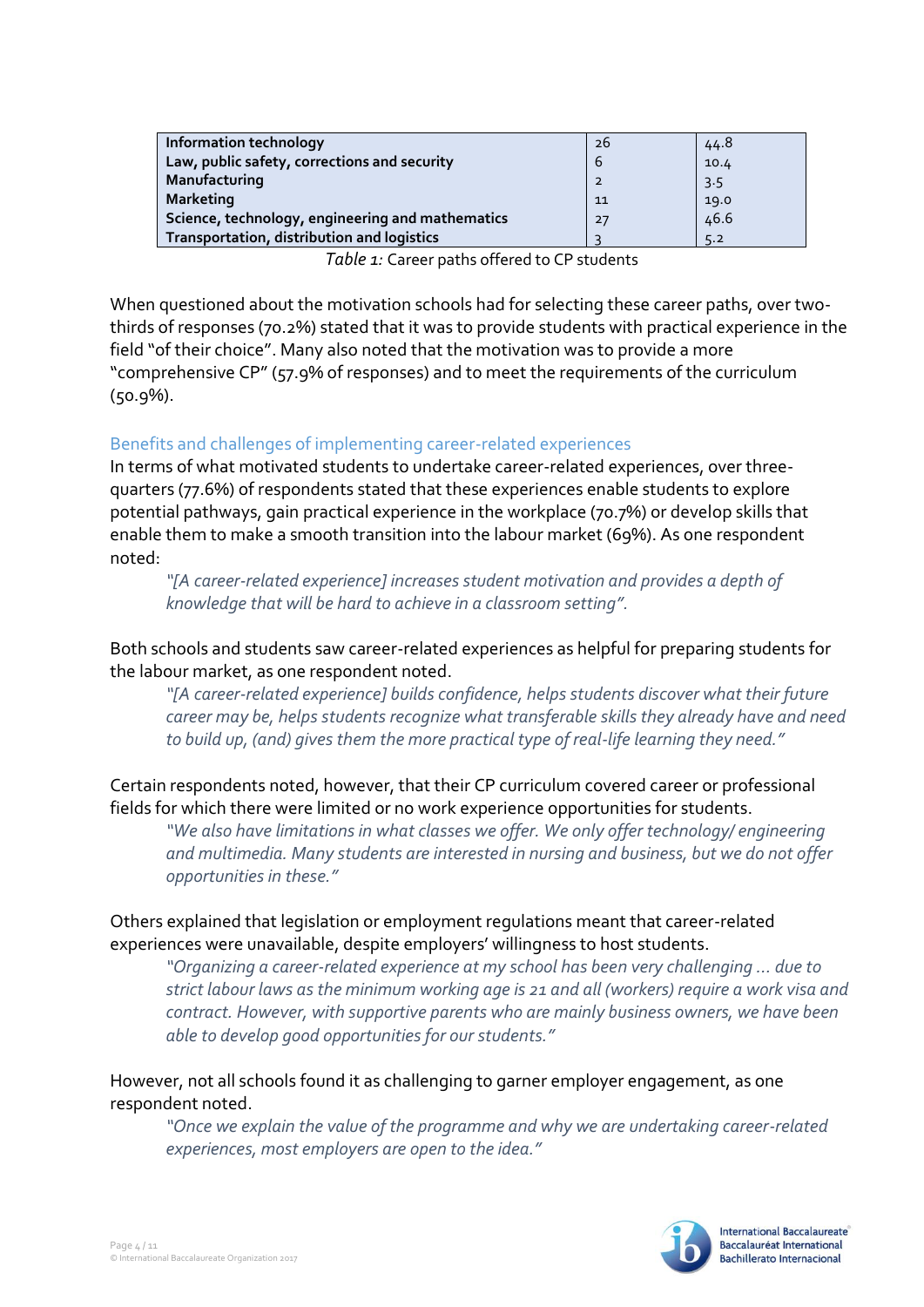#### Impact of career-related experiences on students and teachers

When asked if career-related experiences had enhanced CP students' motivation, nearly threequarters (74.5%) agreed or strongly agreed, and a little under a quarter (21.6%) agreed somewhat. On the question of whether or not career-related experiences had enhanced students' transition into the labour market, the responses were overwhelmingly positive (30.6% somewhat agreed, 30.6% agreed and 30.6% strongly agreed).

Positive outcomes may be achieved when there is a clear connection between the skills and competencies gained during career-related experiences and those required in the labour market. For example, one respondent stated that:

*"(the) impact of career-related experiences on our CP has been enormous".*

#### This individual goes on to state that:

*"It has enhanced the image of the programme as having a real link with future employment needs. It has enabled students to experience a real-life working environment, it has boosted their confidence significantly, it has created opportunities for the school to link with local employers and it has improved the school's reputation within the local community. Win–win on all levels."*

Nearly two-thirds of respondents (60%) stated that they agree or strongly agree that their school has been able to actively engage with employers. According to respondents, however, engaging with employers has not always been an easy task. When asked if they had found it difficult to gain employer support, nearly half (48.9%) expressed strong agreement, with one-third agreeing (32.6%) or agreeing somewhat (30.5%). Over half of the respondents (60.9%) found engaging with employers difficult because of insufficient experience or guidance, while others cited the demand on the time of teachers and administrators.

It can be concluded that issues important to individual teachers (such as time, experience, matching students to employers and generating student interest) are factors that contribute to the level of enjoyment or satisfaction teachers get out of managing career-related experiences. The quality of the career-related experiences, and how teachers integrate local or environmental conditions, can make their task easier and therefore more likely to increase their enjoyment and enhance their career.

Despite the difficulties expressed by respondents, nearly half (47.1%) strongly agreed that all schools offering the CP should consider including career-related experiences as part of the curriculum. Similar numbers stated that they agreed (23.5%) or somewhat agreed (21.6%) with this proposition, while only four responses reflected disagreement. Nearly three-quarters (73.01%) stated that employers in their region actively supported career-related experiences. The next section of this report considers what can be defined as "career-related experiences" in the CP and further describes characteristics of effective career related experiences.

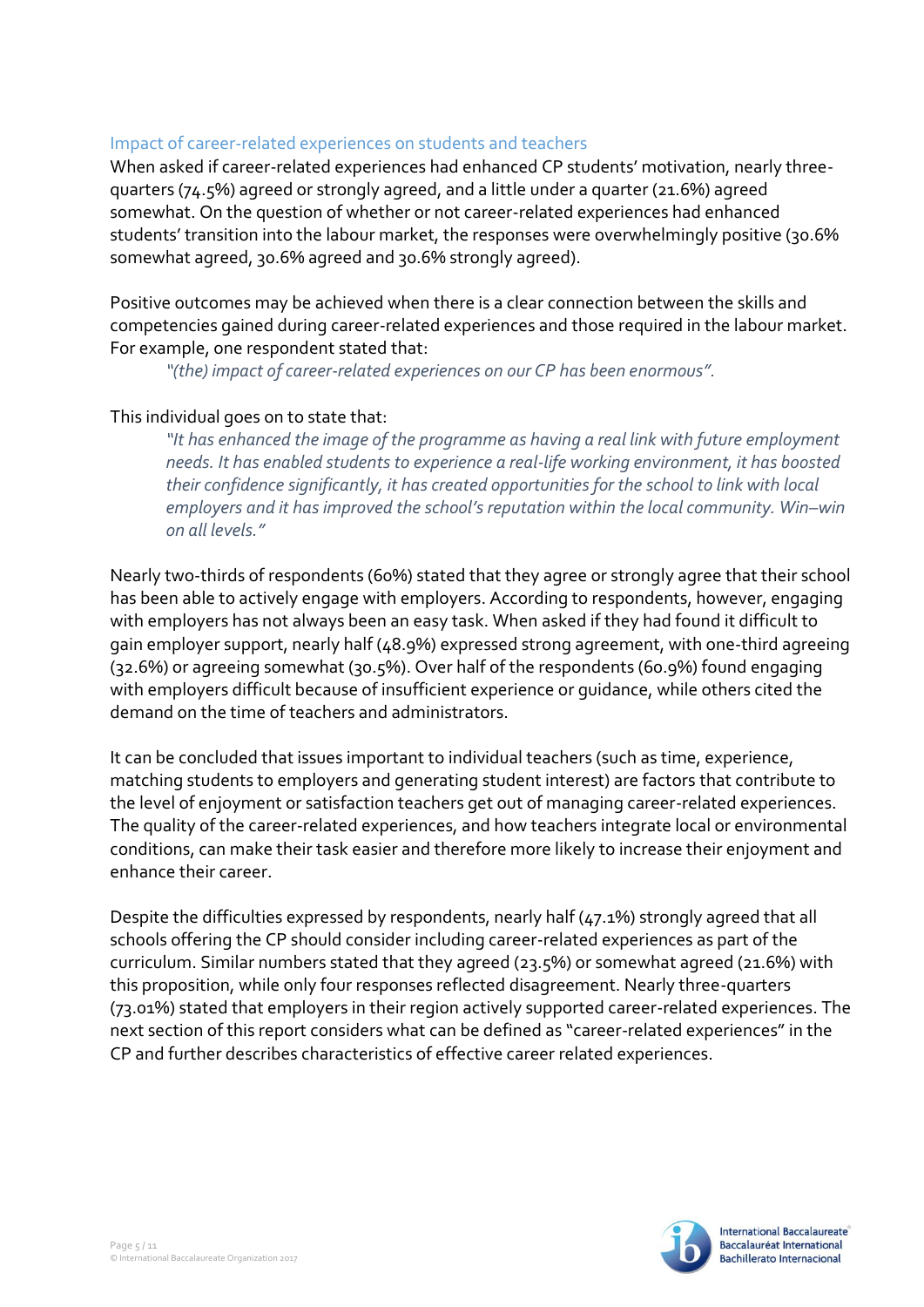### Literature review

An important facet of the literature review was to establish a list of activities that can be considered "career-related experiences". The following were found to align with the conceptualization of career-related experiences in the CP.

- **Internship:** Formal employment (often unpaid) in a workplace during out-of-school hours or semester breaks.
- **Non-school-based apprenticeship:** An apprenticeship undertaken post-school, usually by students graduating after the final two years of secondary school.
- **Paid work:** Part-time or after-school work. This can include enterprises created within the school for the purpose of applying and practising skills and competencies gained during vocational studies.
- **School-based apprenticeship:** Organized as part of the senior secondary school curriculum.
- **Unpaid work:** Work experience that is not related to a student's career-aspirations, for example, work for a family business or employment with a voluntary organization.
- **Vocational Education and Training (VET):** Career-related experiences that provide education and/or training in job-readiness, professional and technical skills.
- **Voluntary work:** Unpaid work from which a student gains skills and competencies essential to employment but which are not necessarily defined in the school curriculum or assessed for the purpose of a qualification or certification.
- **Work-based learning:** Learning activities conducted in a real or model workplace that concern skills and competencies essential to the achievement of business outcomes, such as customer service, financial transactions, marketing and advertising.
- **Work experience:** Generally undertaken in the final two years of secondary school in order to give students experience in the workplace. Work experience is usually unstructured but subject to close supervision.
- **Work placement:** The placement of a student with an employer in order to apply and enhance skills and competencies learned at school but tested on the job.

### Characteristics of an effective career-related experience

Evidence drawn from the literature review suggests that, to be successful, career-related experiences should include the following characteristics.

- **Relationships between schools and employers:** The needs of employers and students are articulated and addressed through ongoing and close relationships between schools and employers. Employers also require a single point of contact within a school to understand the purpose of the career-related experiences, the role they are expected to play and the objective(s) students are to achieve.
- **Skills and competencies:** The senior secondary curriculum provides a broad base of skills and competencies that enhance the employability of students in diverse careers. In some countries, these are known as "employability skills" or "work-readiness skills". These skills include working on teams, the importance of punctuality, the ability and willingness to learn, self-discipline, occupational health and safety, technology, problem-solving, decision-making and interpersonal skills.

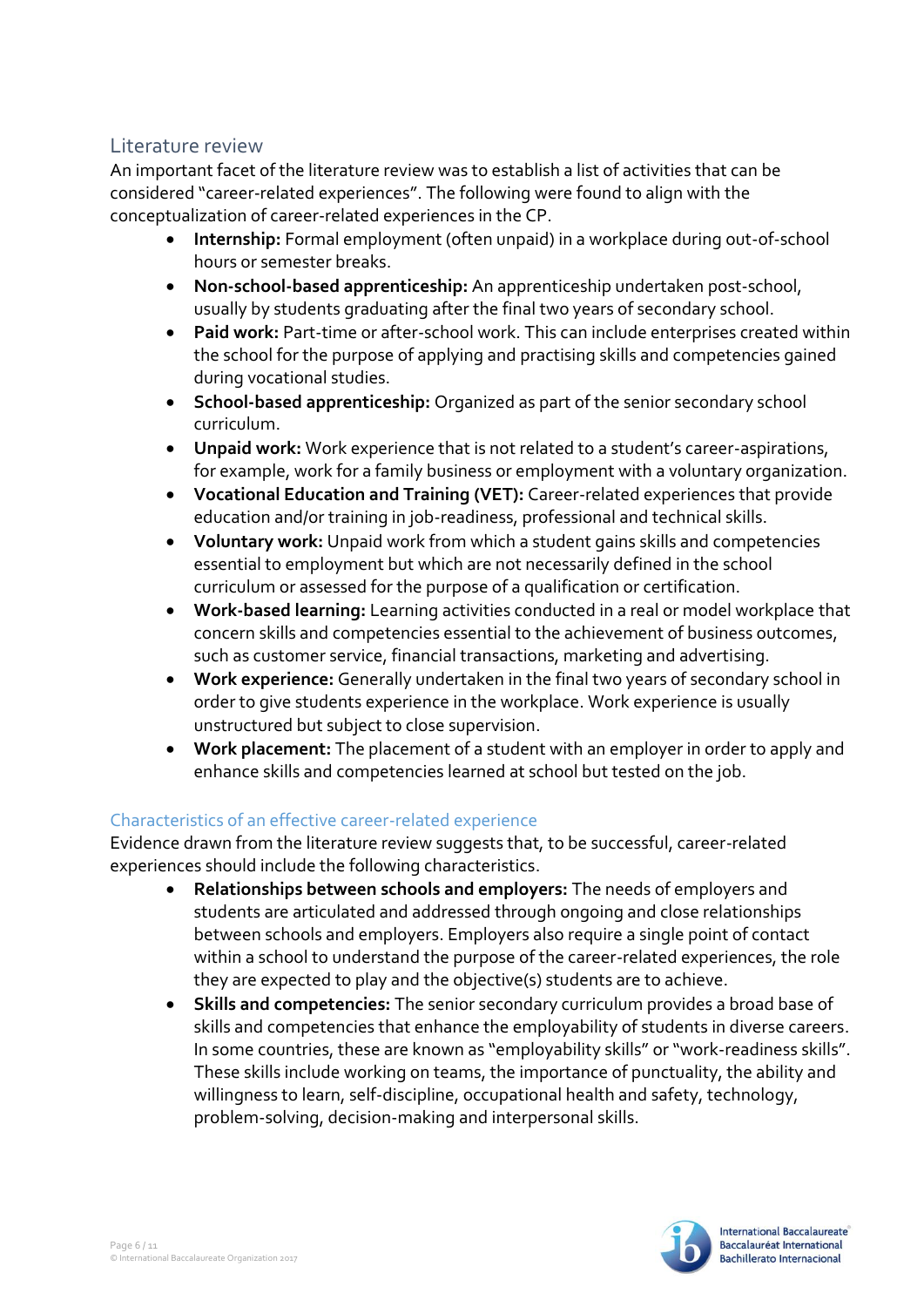- **Integration of academic and career-related subjects:** The senior secondary curriculum integrates essential academic subjects with career-related studies, and is relevant to the workplaces in which career-related experiences are being carried out. In preparing students for the workplace, academic subjects such as mathematics, science and technology are taught in relation to the workplaces where career-related experiences are taking place.
- **Competency-based assessment:** The measurement of student employability and career-readiness involves on-the-job application of skills and knowledge. In cooperation with employers, the standards of such skills and knowledge are identified, articulated and integrated into assessment processes, both during studies and while students are employed. This is known as "competency-based assessment" and is commonly practised in most VET systems.
- **Flexible pathways at articulation points:** An "articulation point" is a logical milestone or break in the curriculum, at which time a student may make the transition to another subject or a higher level of study in the same subject. For students, these milestones can occur at any point until the first year of upper secondary school when students are "locked into" a career or trade. This can lead to frustration on the part of students who decide to pursue alternate studies. Articulation pathways should be flexible enough to allow students to take up another career-related focus, enter into an apprenticeship or return to an academic pathway.

#### Developing a model for career-related experiences

To develop a model applicable to the needs of current and future students, the CP should integrate the needs of employers, the career aspirations of students, and the curriculum, which informs both the skills and competencies they learn. By maintaining a focus on the needs of employers, a curriculum can support career-related experiences by incorporating and assessing skills and competencies that are relevant to the workplace.

Skills and competencies should be described in terms of observable performance in the workplace; assessments should reflect competency-based assessment processes (where the performance and not the underpinning knowledge is assessed). This requires an understanding of the skills and competencies employers demand of students graduating into the labour market. Additionally, instruction needs to be offered in a sufficiently flexible manner to allow students to gain experience at applying these competencies within the workplace context. Describing and assessing performance in terms of the qualities expected of a CP student will enable schools to develop useful career-related experiences.

An effective model for career-related experiences will both provide students with an understanding of what is available in the labour market with regard to careers or vocations, and prepare students for entry into the world of work in whatever field they choose. This is achievable under the current CP model, as the IB provides the curriculum and assessment framework and schools determine the programme's core contents and delivery methods.

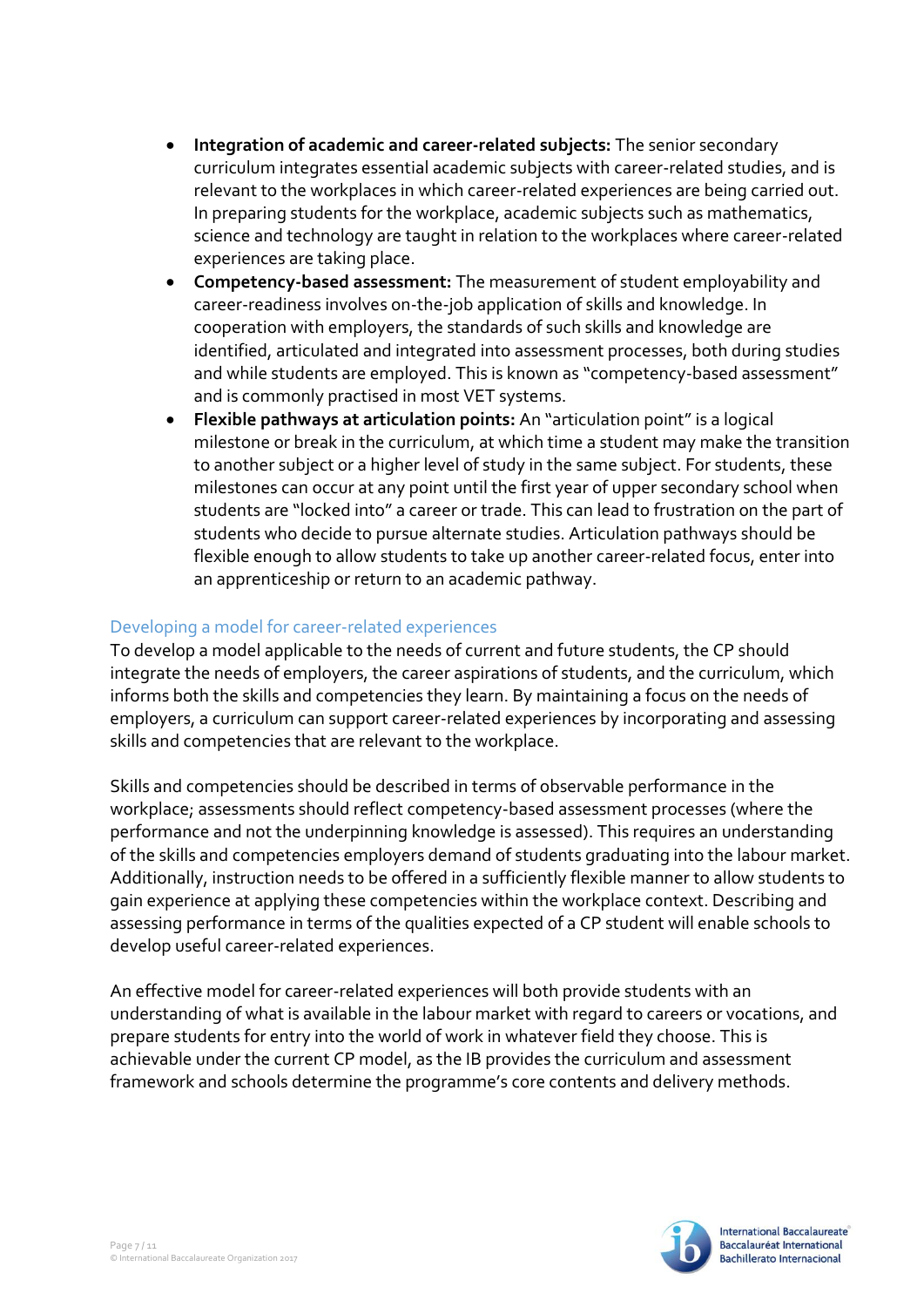#### Recommendations based on the literature review

The following recommendations are offered for IB World Schools with regard to career-related experiences.

- When possible, schools should consider integrating career-related experiences with academic subjects to give greater meaning and relevance to educational skills. The literature is very clear on the benefits of using real-world examples when presenting academic subject matter.
- Career-related experiences should emphasize general employability skills rather than specific trade or industry competencies.
- Schools should develop and maintain close links with local or regional employers. In creating links between schools and employers, teachers are better able to understand the needs of the local job market when developing and implementing career-related experiences.
- Create and adopt innovative approaches to career-related experiences, such as inschool enterprises (student-run business within a school) or teacher and employer collaboration on curriculum development to address the needs of all parties.
- Consider internal (in-school) assessment of student skills and competencies but external (external to the school) certification/qualifications.

## Conclusion

The nature of the modern workplace demands a more flexible approach on the part of schools, particularly in their relationship with employers and the capacity to be more adaptive in their curriculum. Schools with a flexible curriculum that combines academic and career-related subjects are more likely to meet the needs of employers than those that employ a more rigid, centrally controlled academic or career-related curriculum.

Based on the survey data, the majority of respondents agreed that career-related experiences were beneficial both to students and to schools. Limitations in the implementation of careerrelated experiences across all schools included a shortage of time in the school calendar to fully exploit career-related opportunities and a lack of employers either capable or willing to provide placements for students. Teachers also raised the issue of insufficient experience or guidance as challenges in implementing and managing career-related experiences.

An integrated curriculum increases opportunities for students to gain skills and competencies that are relevant to the labour market they expect to enter. The literature suggests that the possession of such skills and competencies increases the likelihood that students will seamlessly graduate to the job market.

Despite the limitations, the responses generally indicated that students enjoyed enhanced learning outcomes and made career decisions with greater confidence through participation in career-related experiences. Respondents were overwhelmingly in support of career-related experiences as an essential element of the CP curriculum.

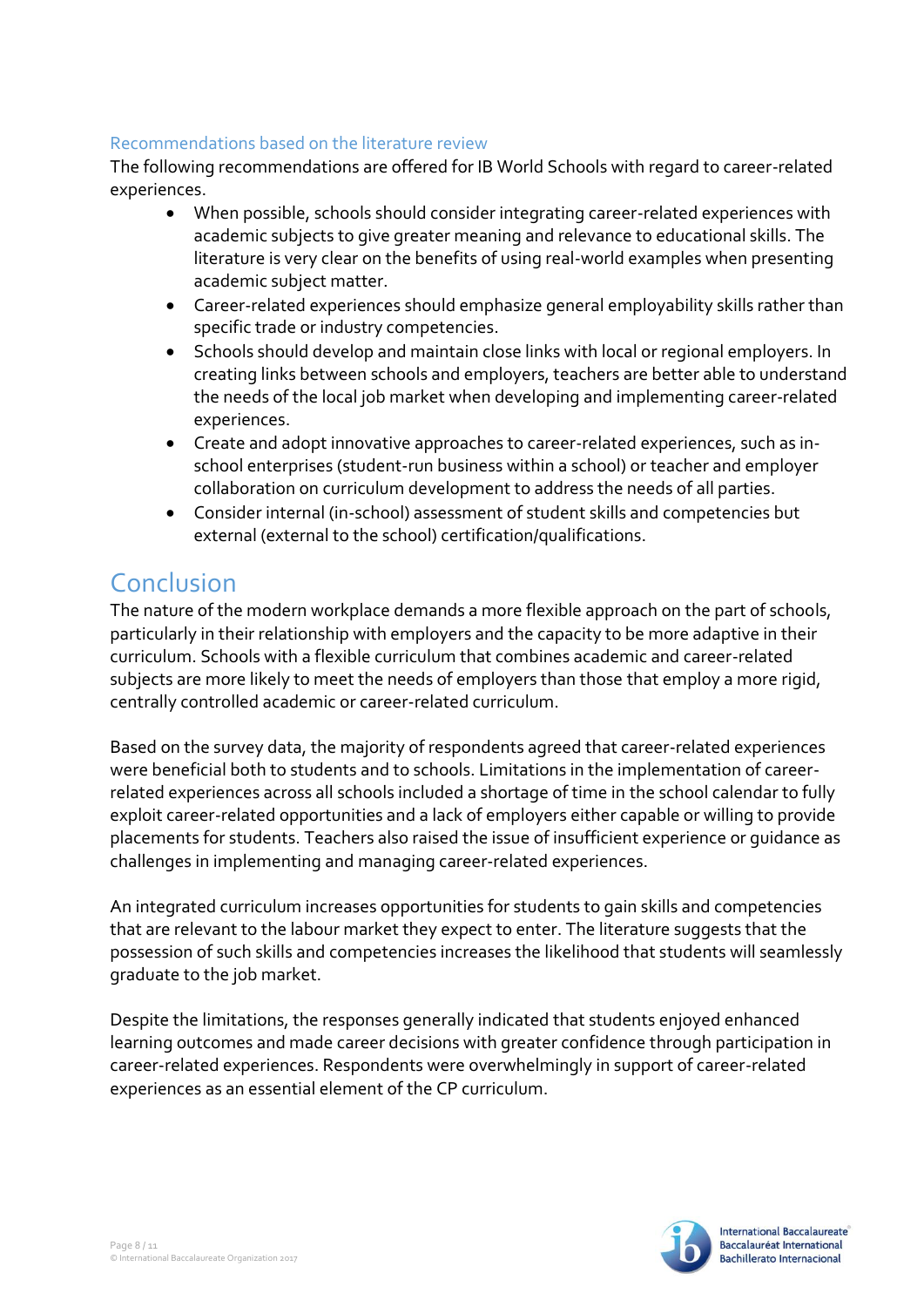# Appendix 1: Overview of country findings

Based on findings from the literature review, "Appendix 1" (below) identifies similarities and differences among career-related experiences across the countries studied.

This summary was developed by the IB Research department. A copy of the full report is available at http://www.ibo.org/en/research/. For more information on this study or other IB research, please email research@ibo.org.

To cite the full report, please use the following. Rutherford, PD. 2017. *Career-related experiences and the International Baccalaureate Career-related Programme.* The Hague, NL. International Baccalaureate Organization.

© International Baccalaureate Organization 2017 International Baccalaureate® | Baccalauréat International® | Bachillerato Internacional®

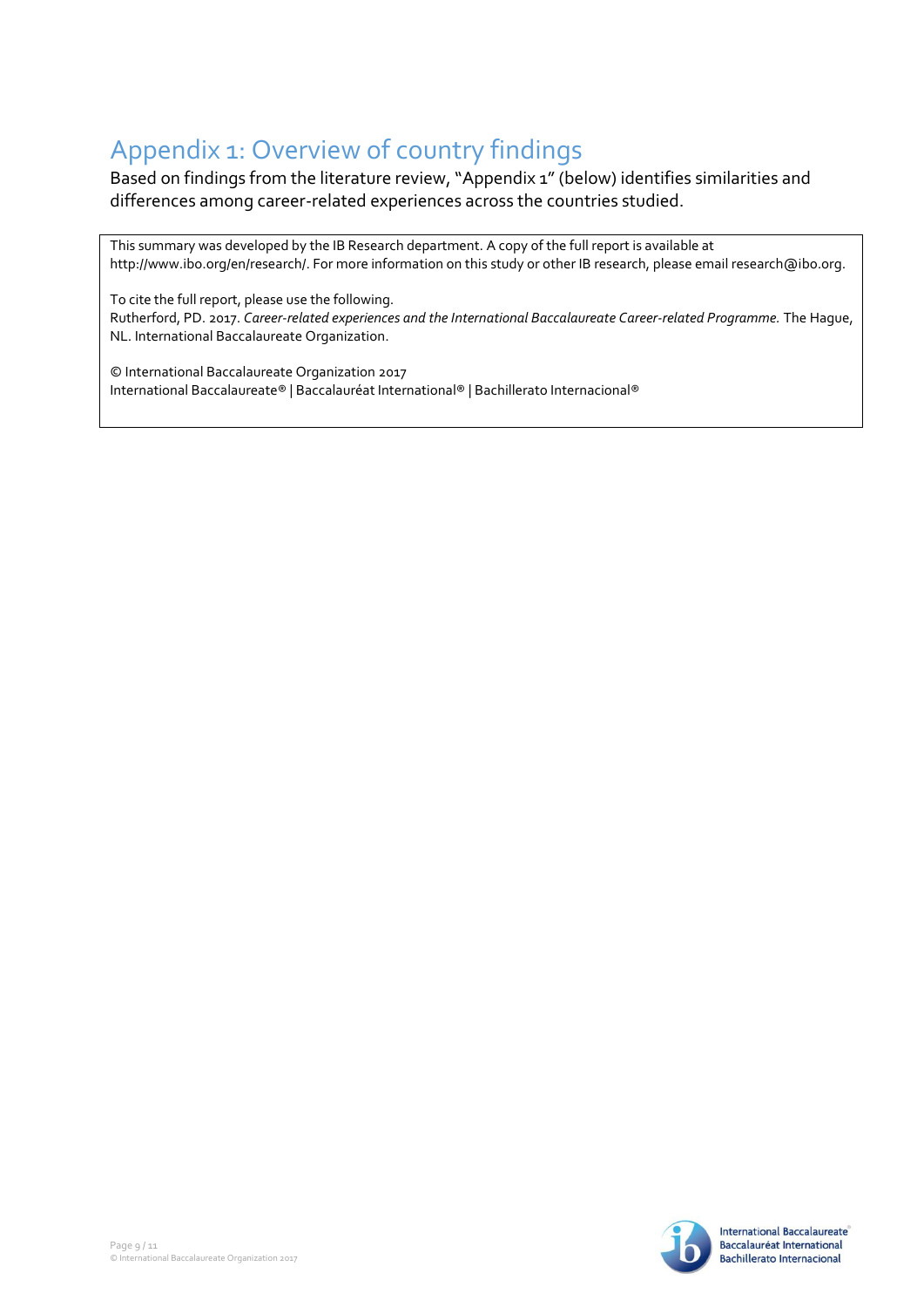|           | VET/                                                                          | Career-related                                                                                                                                                                                                                        | Curriculum                                                                                                                                                                                                                                                                                                            |                                                                                                                                                                                                                                                                                                                                                                                                                                                                                                                                                                                                                                                                                                                                                                                                                                                                                                                                                                           |                                                                                                                                                                                                                                                                                                                                                                                      |
|-----------|-------------------------------------------------------------------------------|---------------------------------------------------------------------------------------------------------------------------------------------------------------------------------------------------------------------------------------|-----------------------------------------------------------------------------------------------------------------------------------------------------------------------------------------------------------------------------------------------------------------------------------------------------------------------|---------------------------------------------------------------------------------------------------------------------------------------------------------------------------------------------------------------------------------------------------------------------------------------------------------------------------------------------------------------------------------------------------------------------------------------------------------------------------------------------------------------------------------------------------------------------------------------------------------------------------------------------------------------------------------------------------------------------------------------------------------------------------------------------------------------------------------------------------------------------------------------------------------------------------------------------------------------------------|--------------------------------------------------------------------------------------------------------------------------------------------------------------------------------------------------------------------------------------------------------------------------------------------------------------------------------------------------------------------------------------|
| Country   | Qualification                                                                 | experiences                                                                                                                                                                                                                           | development and                                                                                                                                                                                                                                                                                                       | Skills and competencies gained                                                                                                                                                                                                                                                                                                                                                                                                                                                                                                                                                                                                                                                                                                                                                                                                                                                                                                                                            | Comments                                                                                                                                                                                                                                                                                                                                                                             |
|           | s system                                                                      | conducted in school                                                                                                                                                                                                                   | assessment                                                                                                                                                                                                                                                                                                            |                                                                                                                                                                                                                                                                                                                                                                                                                                                                                                                                                                                                                                                                                                                                                                                                                                                                                                                                                                           |                                                                                                                                                                                                                                                                                                                                                                                      |
| Australia | Australian<br>Qualifications<br>Framework<br>(AOF)                            | Career-related<br>experiences are not<br>mandatory in all<br>states except for<br>apprenticeships.                                                                                                                                    | Curriculum developed<br>from National Training<br>Packages (NTP)<br>relevant to each<br>vocational subject.<br>Assessment is<br>conducted by the<br><b>Registered Training</b><br>Organisation (either<br>school or private<br>training provider) under<br>whose registration the<br>training is being<br>undertaken. | As described in the relevant training package. Can be either the Mayer Key<br>Competencies (early version of employability skills) or the more recent<br>Employability Skills Framework.<br><b>Mayer Key Competencies</b><br>• Collecting and analyzing information; • Communicating ideas and<br>information;<br>. Planning and organizing activities; . Working with others in teams; . Using<br>mathematical ideas and techniques; • Solving problems; • Using technology<br><b>Employability Skills Framework</b><br>(Integrated into current VET system) . Communication skills;<br>• Teamwork; • Problem-solving; • Self-management; • Planning and<br>organizing; • Technology; • Lifelong learning skills; • Initiative and enterprise<br>skills (Integration into new school curriculum) • Literacy/numeracy; • ICT; •<br>Thinking skills; • Creativity; • Self-management; • Teamwork; • Intercultural<br>understanding; .Ethical behavior; . Social competence | Skills and competencies students must achieve in<br>order to gain the VET qualification are contained<br>in the Training Package relevant to the field of<br>study.                                                                                                                                                                                                                  |
| India     | National<br>Vocational<br>Education<br>Qualifications<br>Framework<br>(NVEQF) | Career-related<br>experiences for<br>students in India are<br>undertaken in the<br>workplace or<br>polytechnics.                                                                                                                      | Not clear in the data.<br>Some pilot projects<br>have seen curriculum<br>developed with input<br>from employers or<br>subject matter experts.                                                                                                                                                                         | National occupational standards do not yet exist in India. The skills and<br>competencies required for the workplace are specific to organizations<br>sponsoring students                                                                                                                                                                                                                                                                                                                                                                                                                                                                                                                                                                                                                                                                                                                                                                                                 | Aside from pilot projects the national VET system<br>and related schools-based career-related<br>experiences are still under development. The<br>NVEQF is also still in the development phase.                                                                                                                                                                                       |
| Norway    | European<br>Qualifications<br>Framework<br>(EOF)                              | Not included within<br>high school<br>curriculum. Career-<br>related experiences<br>primarily undertaken<br>during<br>apprenticeships.<br>Students achieve<br>trade or journeyman's<br>certificate upon<br>completion of<br>training. | Students undertaking<br>an apprenticeship are<br>taught and assessed<br>under curriculum<br>developed for specific<br>trade or craft.                                                                                                                                                                                 | As described in apprentice or trade curriculum.<br>In 2012 a pilot project identified the following employability skills and<br>competencies as important to small and medium size enterprises:<br>• Responsibility; • Digital skills; • Communication skills; • Motivation; • Story<br>and narrative skills; • Commercial understanding; • Interpersonal skills; •<br>Creativity; • Ability/skill of getting things done and completing what's begun                                                                                                                                                                                                                                                                                                                                                                                                                                                                                                                     | Academic and vocational subjects do not appear<br>to be integrated in Norwegian secondary schools.<br>Academic studies are completed during the first<br>two years of senior secondary study and students<br>enter an apprenticeship for the second (and<br>subsequent) years. Students are employed<br>outside of the school and are paid a wage similar<br>to full-time employees. |
| Spain     | European<br>Qualifications<br>Framework<br>(EOF)                              | Students undertake a<br>three-month work<br>placement for any<br>intermediate or higher<br>vocational program.                                                                                                                        | Skills and<br>competencies are<br>taught in school-based<br>workshops and<br>confirmed and<br>enhanced on the job by<br>employers.                                                                                                                                                                                    | In 2012 a pilot project identified the following employability skills and<br>competencies as important to small and medium size enterprises:<br>• Ability to learn; • Motivation; • Creativity; • Information and<br>communications technology; • Teamwork; • Problem solving; • Know how to<br>sell and how to sell oneself                                                                                                                                                                                                                                                                                                                                                                                                                                                                                                                                                                                                                                              | Students only require a school certificate to enter<br>intermediate VET programs, however they<br>require the Bachillerato certificate to undertake<br>higher VET programs. This is the same<br>qualification required for entry into university and<br>includes greater emphasis on the theory within<br>the vocational field.                                                      |